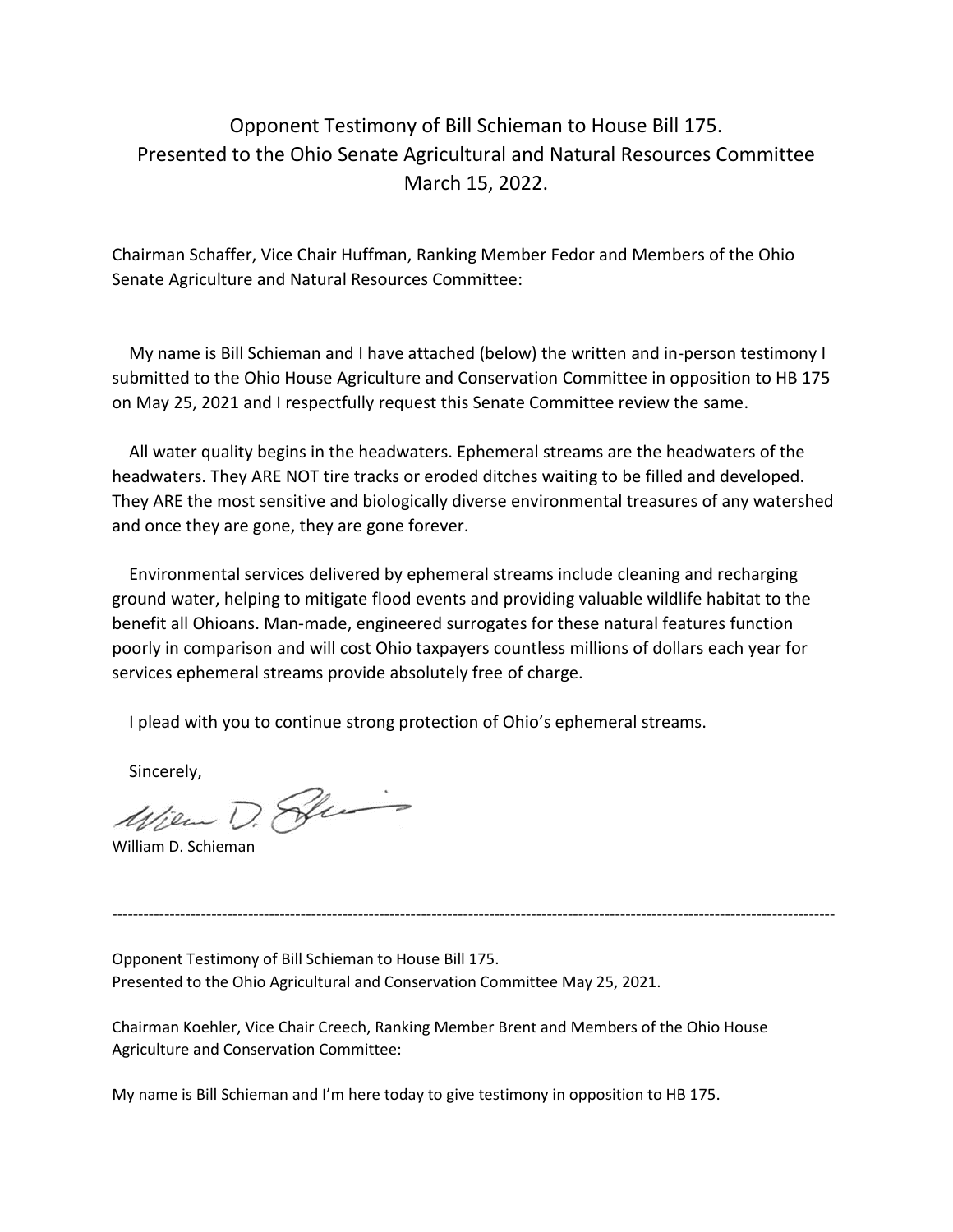Although I serve on the Boards of several 501c3 organizations that oppose this legislative effort, the testimony I give today is my personal testimony and not given on behalf of any organization of which I'm a member or otherwise affiliated.

You have already heard expert testimony, including from your own Ohio Environmental Protection Agency (OEPA), that comprehensively refutes the claims made by proponents of this legislation. Further, all opponents agree that HB 175, as written, will result in a devastating roll-back of water quality protection across our state. All opponents also agree this bill, if enacted, would be detrimental to achieving the goals of H2Ohio and the \$172 million in Taxpayers' dollars already approved for spending on this project. I totally agree with that analysis.

The only information I might add that may have been omitted from testimony already presented, is new geospatial LiDAR science is currently being rollout by US Geological Survey. This technology is capable of mapping headwaters, of which ephemeral streams are major elements, in details never seen before. These new maps should clearly show how healthy watersheds depend on the dynamic and natural interconnection of all their elements.

But, I'm here today to speak about two issues, that in my opinion, have not been adequately discussed to date.

First, is this euphemism referred to as "structures." I served 12 years on the Sugarcreek Township Board of Zoning including a term as Chairman. My following remarks about "structures" are based on firsthand experience.

The most widely deployed surface water management structures used to mitigate runoff from impervious surfaces are retention, detention and buried pipes. These are exactly the same mitigation structures proposed for use in the management of ephemeral streams. At best, these structures are no more than band aids capable of handling a required range of rainfall and snow melt events at the time they were designed and built. Sadly, within a few decades, almost all fall into disrepair and fill with sediment, toxic runoff and decomposed organic matter. When this happens, they cease to function up to the standards which they were designed.

In the many Public Hearings, I have attended or chaired, when people learn new retention and detention structures will be constructed to facilitate this or that new development, the horror stories about failed structures begin to pour out. Public health concerns voiced include stories about retention and detention structures turning into breeding grounds for mosquitos, black flies and other biting insects. Another frequent complaint is that no fencing is typically required to prevent accidental drownings while local zoning regulations almost always requires a fence or cover be placed around or on private inground pools.

Trash is another huge problem with these structures. Plastic bags, bottles and countless other types of windblown, carelessly discarded and slow to decompose litter accumulates in the structures to the detriment of their designed functionality and the surrounding viewscapes.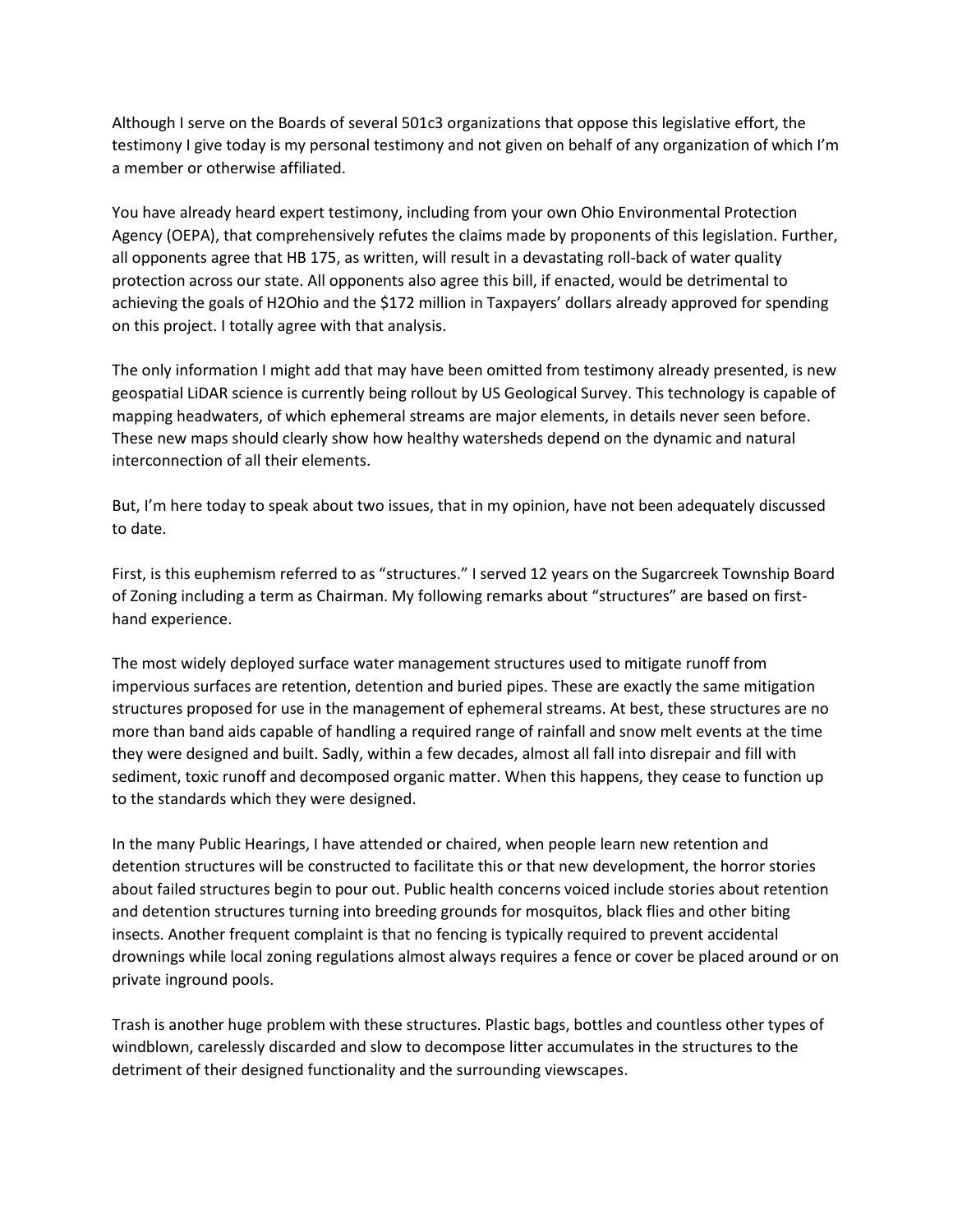Further, as the years roll by, these water management structures to not maintain themselves and proper maintenance is expensive. With the exception of a few 'high-end' commercial and residential developments, all of these structures are certain to fall into disrepair sooner or later. By the time they fail, the developers are long gone and the current Home Owners Associations (HOAs) and property owners are left holding the bag.

Go see for yourself. Drive around like I did and look at older retention, detention and piped water management structures. Look behind that old shopping center, that long-in-the-tooth business or industrial park and that once bright and shinney residential development that is not so bright and shinney any longer. Get out of your cars and look behind that ubiquitous jungle of weeds and honeysuckle at these failed attempts to improve on Nature's water management design. You'll soon be sickened by what you see and hopefully, you'll finally realize that this approach to managing surface water runoff is fatally flawed and does little to protect Ohio's waters and environment.

Next, I want to talk about drinking water treatment and wastewater treatment (WWTP). Again, may comments are based on personal experiences in my community.

In 2009, Greene County completed the upgrade of the Sugarcreek WWTP at a cost in excess of \$40 million. The upgrade was required for increased capacity and water treatment required to meet Total Maximum Daily Load (TMDL) requirements per the National Pollution Discharge System (NPDES) permit. This is not a large WWTP as far as WWTPs go. In 2009 it processed, on average, about 10.5 million gallons of sewage per day. Other plants in our state dwarf it by comparison processing raw sewage in the range of 50 million gallons per day!

The county expenditures for these upgrades were entirely paid (and is still being paid!) by raising the water bills of all the users of Greene County's drinking water and WWTPs. More and more Ohioans who depend on county and municipal drinking water and WWTPs are finding it increasingly difficult to pay their skyrocketing bills for these services. No wonder.

Now, imagine a future when, under HB 175, all regulation is removed for the protection of ephemeral streams. Imagine a future when industry, concentrated animal feeding operations (CAFOs) and everyone else is free to discharge all types of wastewaters and sewage into ephemeral streams. Please remember that all our water is connected and it all flows downhill or into buried aquifers. Eventually all this polluted water needs to be treated either by a drinking water supply system and/or a WWTP. If enacted, HB 175 will accelerate the need to upgrade many, if not all, of Ohio's 1,700 WWTPs.

The price tag necessary to pay for these upgrades will run into the tens of billions, possibly into the hundreds of billions of dollars over the coming decades. I hope you ask yourself "Where will all that money come from?" Where it always come from, out of the pockets of Ohio taxpayers!

In summary, I want to leave you with an anecdotal story that best describes the threat HB 175 poses to all Ohioans: